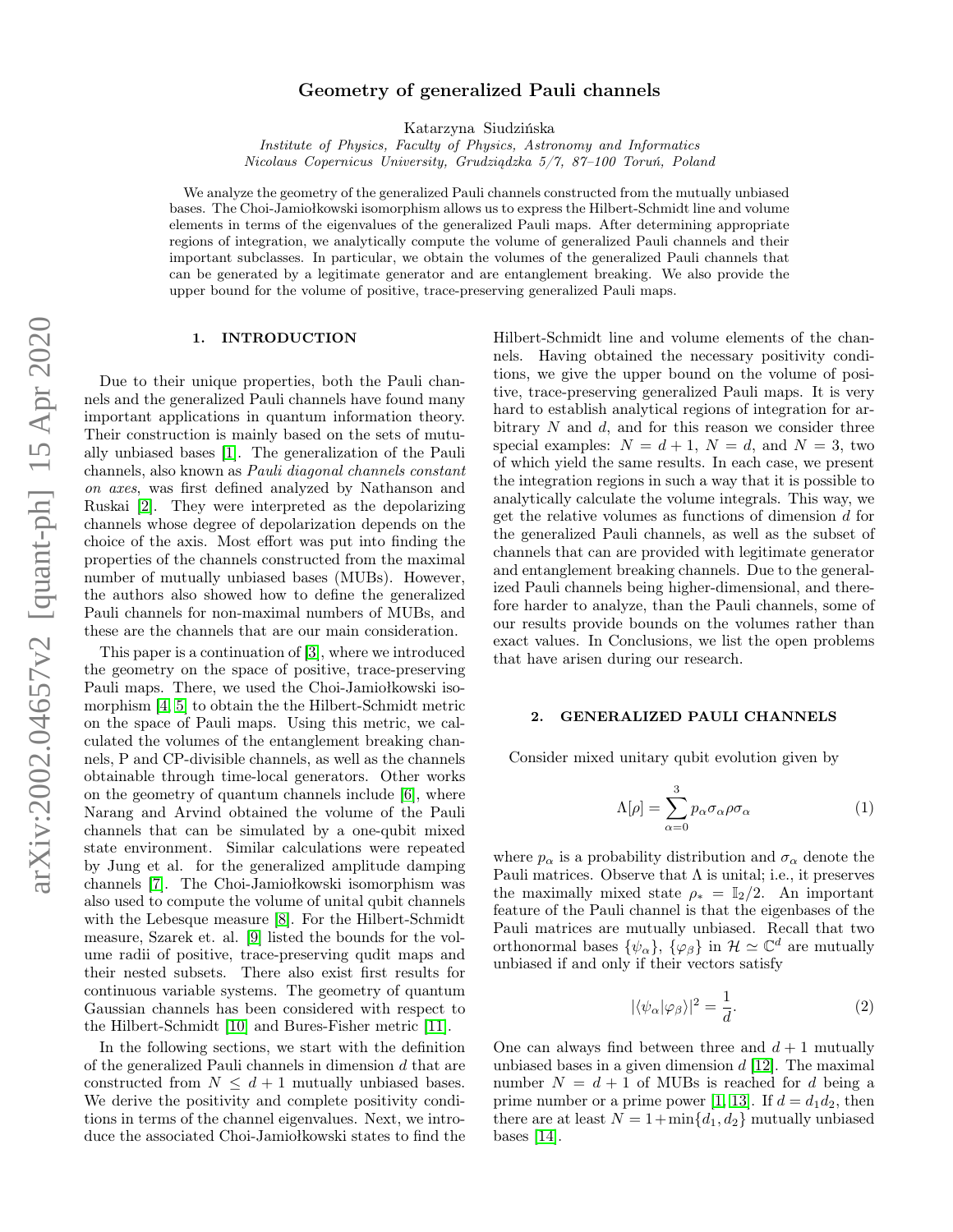Now, let  $P_k^{(\alpha)}$  $\hat{v}_k^{(\alpha)} \ := \ |\psi_k^{(\alpha)}\>$  $\langle \begin{smallmatrix} (\alpha) \ k \end{smallmatrix} \rangle \langle \psi_k^{(\alpha)} \rangle$  $\binom{\alpha}{k}$  be a rank-1 projector onto the k-th vector  $|\psi_k^{(\alpha)}\rangle$  $\binom{\alpha}{k}$  of  $\alpha$ -th mutually unbiased bases. Then, construct the quantum-classical channels  $\Phi_{\alpha}[\rho] = \sum_{k=0}^{d-1} P_k^{(\alpha)}$  $h_k^{(\alpha)} \rho P_k^{(\alpha)}$ . The generalized Pauli map in any dimension d is constructed from  $N \leq d+1$  mutually unbiased bases in the following way [\[2\]](#page-4-1),

$$
\Lambda = p_{N+1}1 + \sum_{\alpha=0}^{N} p_{\alpha} \Phi_{\alpha}, \qquad (3)
$$

where  $\Phi_0[\rho] := \frac{1}{d} \mathbb{I}_d \text{Tr}[\rho]$  is the completely depolarizing channel.

For  $N < d+1$ , the generalized Pauli map  $\Lambda$  is a quantum channel if and only if

<span id="page-1-0"></span>
$$
\begin{cases}\n p_{N+1} + \sum_{\alpha=1}^{N} p_{\alpha} + p_0 = 1, \\
 d^2 p_{N+1} + d \sum_{\alpha=1}^{N} p_{\alpha} + p_0 \ge 0, \\
 dp_{\alpha} + p_0 \ge 0, \\
 p_0 \ge 0.\n\end{cases}
$$
\n(4)

Indeed,  $\Phi_0$  and  $\Phi_\alpha$  can be alternatively rewritten as

$$
\Phi_{\alpha}[\rho] = \frac{1}{d} \sum_{k=0}^{d-1} U_{\alpha}^k \rho U_{\alpha}^k \tag{5}
$$

and

$$
\Phi_0[\rho] = \frac{1}{d^2} \left( \rho + \sum_{\alpha=1}^N \sum_{k=1}^{d-1} U_{\alpha}^k \rho U_{\alpha}^{k\dagger} + \sum_{\beta=1}^{d+1-N} \sum_{k=1}^{d-1} A_{\beta,k} \rho A_{\beta,k}^{\dagger} \right), \tag{6}
$$

respectively. The set  $\{\mathbb{I}_d, U^k_{\alpha}, A_{\beta,k}\}\)$  forms an orthogonal operator basis, whereas  $U_{\alpha}^{k} := \sum_{j=0}^{d-1} \omega^{jk} P_j^{(\alpha)}$  are the unitary operators constructed from  $P_k^{(\alpha)}$  $\omega_k^{(\alpha)}$  and  $\omega := e^{2\pi i/d}$ . Therefore, the complete positivity conditions are equivalent to the positivity of all the coefficients in the operator sum representation, which is exactly [\(4\)](#page-1-0). The map  $\Lambda$  is mixed unitary if  $U^k_\alpha$  are the Weyl operators or their tensor products, as then one can always find unitary operators  $A_{\beta,k}$  that complete the orthonormal basis. In this case, the generalized Pauli channel is mixed unitary regardless of the dimension d. Using the Weyl operators, one can always construct at least  $N = 3$  mutually unbiased bases [\[12\]](#page-5-2). If  $N = d + 1$ , then  $1 = \sum_{\alpha=1}^{N} \Phi_{\alpha} - d\Phi_0$  is linearly dependent on  $\Phi_{\alpha}$  and  $\Phi_{0}$ . Hence,  $p_{N+1}$  is set to zero as an excessive degree of freedom and the condition  $p_0 \geq 0$ is dropped [\[2\]](#page-4-1).

Note that any generalized Pauli channel is unital, as  $\Lambda[\mathbb{I}_d] = \mathbb{I}_d$ . Moreover,

$$
\Phi_{\alpha}[U_{\beta}^k] = \delta_{\alpha\beta} U_{\beta}^k, \qquad \Phi_{\alpha}[A_{\beta,l}] = 0, \tag{7}
$$

and hence the remaining eigenvalue equations read

$$
\Lambda[U_{\alpha}^{k}] = (p_{\alpha} + p_{N+1})U_{\alpha}^{k}, \qquad \Lambda[A_{\beta,l}] = p_{N+1}A_{\beta,l}.
$$
 (8)

The complete positivity conditions in terms of the eigenvalues

$$
\lambda_{\alpha} = p_{N+1} + p_{\alpha}, \qquad \lambda_{N+1} = p_{N+1} \tag{9}
$$

are as follows,

$$
-\frac{1}{d-1} \le \sum_{\beta=1}^{N} \lambda_{\beta} + (d+1-N)\lambda_{N+1}
$$
  

$$
\le 1 + d \min_{\alpha=1,\dots,N+1} \lambda_{\alpha}.
$$
 (10)

Note that for  $N = d + 1$ , one has  $\lambda_{N+1} = 0$ , which recovers the generalized Fujiwara-Algoet conditions [\[2,](#page-4-1) 15. Moreover, conditions for  $N = d$  and  $N = d + 1$ coincide.

### 3. LINE AND VOLUME ELEMENTS

Let us analyze the geometry of the generalized Pauli channels Λ by considering the properties of the associated Choi-Jamiołkowski quantum states [\[4,](#page-4-3) [5\]](#page-4-4)

$$
\rho_{\Lambda} = \frac{1}{d} \sum_{k,l=0}^{d-1} |k\rangle\langle l| \otimes \Lambda[|k\rangle\langle l|]. \tag{11}
$$

In general, it is very hard to explicitly write the state  $\rho_{\Lambda}$  corresponding to a given  $\Lambda$ , as the choice of the mutually unbiased bases is arbitrary. However, we can still introduce the metric via the Hilbert-Schmidt line element  $ds^2 = Tr(d\rho_{\Lambda}^2)$  [\[16\]](#page-5-6). In terms of the channel eigenvalues, it reads

$$
ds^{2} = \frac{d-1}{d^{2}} \left( \sum_{\alpha=1}^{N} d\lambda_{\alpha}^{2} + (d+1-N) d\lambda_{N+1}^{2} \right). \tag{12}
$$

Now, the metric tensor has the diagonal form  $q =$  $\frac{d-1}{d^2}$ diag(1, ..., 1,  $d+1-N$ ) with N ones. Hence, the associated volume element  $dV = \sqrt{\det g} \prod_{\alpha=1}^{N+1} d\lambda_k$  is given by

$$
dV = \sqrt{d+1-N} \left(\frac{\sqrt{d-1}}{d}\right)^{N+1} \prod_{\alpha=1}^{N+1} d\lambda_{\alpha}.
$$
 (13)

Notably, for  $N = d + 1$ ,  $d\lambda_{N+1}^2$  vanishes, and therefore one has

<span id="page-1-1"></span>
$$
ds^{2} = \frac{d-1}{d^{2}} \sum_{\alpha=1}^{d+1} d\lambda_{\alpha}^{2},
$$
  
\n
$$
dV = \left(\frac{\sqrt{d-1}}{d}\right)^{d+1} \prod_{\alpha=1}^{d+1} d\lambda_{\alpha}.
$$
\n(14)

For  $d = 2$ , the above formulas reproduce the line and volume elements for the Pauli channels that have been recently obtained in [\[3\]](#page-4-2).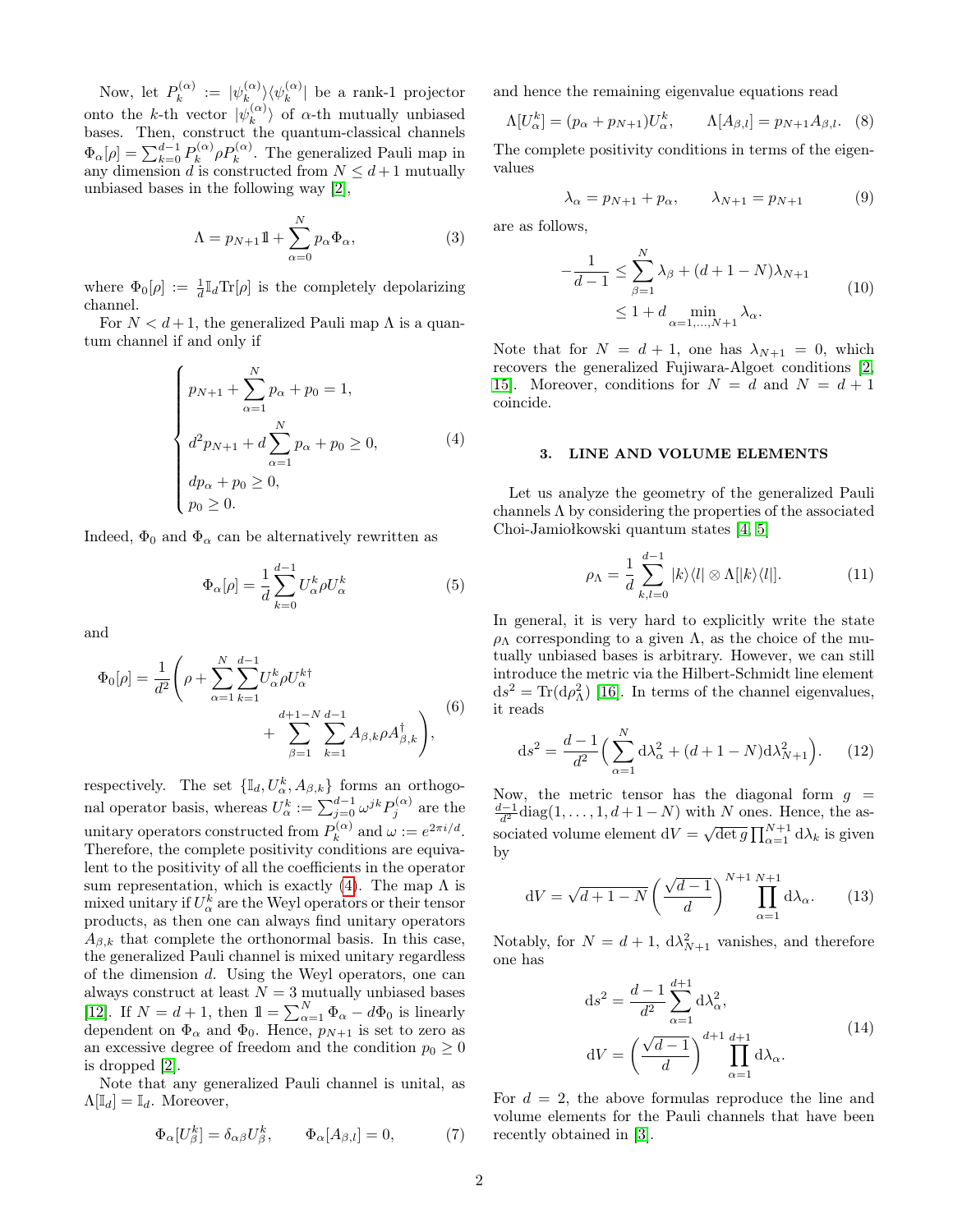# 4. RELATIVE VOLUMES OF QUANTUM **CHANNELS**

In this section, we would like to analytically derive the volumes of the generalized Pauli channels and their important subclasses. However, it is a non-trivial task to find the regions of integration for arbitrary  $N$  and  $d$ . Therefore, for the most part, we limit our consideration to two extreme cases:  $N = d + 1$  and  $N = 3$ .

### 4.1. Generalized Pauli positive maps

Before we calculate the volumes of generalized Pauli channels, let us find the normalization factor that makes our results more clear to read. Consider a tracepreserving generalized Pauli map  $\Lambda$  that, in general, is not completely positive. From definition,  $\Lambda$  is positive if and only if

$$
\forall_{P,Q} \quad \text{Tr}(\Lambda[Q]P) \ge 0,\tag{15}
$$

where  $P$  and  $Q$  are rank-1 projectors. Unfortunately, this inequality is very hard to check. Therefore, we analyze the necessary conditions

<span id="page-2-0"></span>
$$
\min_{P,Q \in \{P_k^{(\alpha)}, Q_l^{(\beta)}\}} \text{Tr}(\Lambda[Q]P) \ge 0 \tag{16}
$$

with the minimum taken over

$$
P_k^{(\alpha)} = \frac{1}{d} \left[ \mathbb{I}_d + \sum_{m=1}^{d-1} \omega^{-mk} U_{\alpha}^m \right] \tag{17}
$$

and

$$
Q_l^{(\beta)} = \frac{1}{d} \left[ \mathbb{I}_d + \sum_{n=1}^{d-1} q_n^{(\beta,l)} A_{\beta,n} \right].
$$
 (18)

Using the method presented in [\[17\]](#page-5-7), it is straightforward to show that

$$
\begin{aligned} \min_{P,Q \in \{P_k^{(\alpha)}, Q_l^{(\beta)}\}} \text{Tr}(\Lambda[Q]P) \\ &= \frac{1}{d} \Big[ 1 + \min\{-\lambda_{\text{max}}, (d-1)\lambda_{\text{min}}\} \Big], \end{aligned} \tag{19}
$$

where  $\lambda_{\text{max}} = \max_{\alpha} \lambda_{\alpha}$  and  $\lambda_{\text{min}} = \min_{\alpha} \lambda_{\alpha}$  for  $\alpha =$  $1, \ldots, N$ . Note that for  $N = d + 1$ , the above formula is the maximal output  $\infty$ -norm [\[17\]](#page-5-7). Now, the necessary condition for positivity of trace-preserving generalized Pauli maps is

$$
-\frac{1}{d-1} \le \lambda_{\alpha} \le 1. \tag{20}
$$

Unfortunately, numerical calculations indicate that such conditions may lead to maps that are not positive. Hence, condition [\(16\)](#page-2-0) is not sufficient. However, we can at least calculate the upper estimate on the volume of positive, trace-preserving generalized Pauli maps. Explicitly, it reads

$$
V_P(d, N) = \sqrt{d+1-N} \left(\frac{\sqrt{d-1}}{d}\right)^{N+1} \prod_{\alpha=1}^{N+1} \int_{-\frac{1}{d-1}}^1 d\lambda_{\alpha}
$$

$$
= \sqrt{\frac{d+1-N}{(d-1)^{N+1}}} \tag{21}
$$

for  $N = 1, \ldots, d$  and

$$
V_P(d) = \left(\frac{\sqrt{d-1}}{d}\right)^{d+1} \prod_{\alpha=1}^{d+1} \int_{-\frac{1}{d-1}}^1 d\lambda_\alpha
$$
  
= 
$$
\frac{1}{\sqrt{(d-1)^{d+1}}}
$$
 (22)

for  $N = d + 1$ . Note that for  $N = d$ , one has  $V_P(d, d) =$  $V_P(d)$ . In the upcoming subsection,  $V_P(d)$  is used for normalization purposes.

### 4.2.  $N = d + 1$  and  $N = d$  mutually unbiased bases

From now on, let us assume, without a loss of generality, that  $\lambda_1 \leq \lambda_2 \leq \ldots \leq \lambda_{d+1}$ . Note that there are  $(d+1)!$  possible index permutations for a given dimension d, so the total volume for arbitrarily ordered  $\lambda_{\alpha}$  is  $(d+1)!$ times the volume for non-decreasingly ordered eigenvalues (for details, see Appendix B). This simple trick significantly simplifies the regions of integration. The results of this subsection are calculated for  $N = d + 1$ , but they also apply to the case with  $N = d$ .

The volume  $V_{CP}(d)$  of the generalized Pauli channels is calculated by integrating the volume element  $dV$  over the complete positivity region (see Appendix [A\)](#page-5-8). Due to the nature of lower and upper bounds of  $\lambda_{\alpha}$ , we are unable to derive the final formula for  $V_{CP}(d)$  directly. Instead, we find the analytical volume ratios  $V_{CP}/V_P$  for small values of d (for more details, see Appendix B),

$$
\frac{V_{CP}(2)}{V_P(2)} = \frac{1}{3}, \qquad \frac{V_{CP}(4)}{V_P(4)} = \frac{1}{30},
$$
  

$$
\frac{V_{CP}(3)}{V_P(3)} = \frac{1}{8}, \qquad \frac{V_{CP}(5)}{V_P(5)} = \frac{1}{144},
$$

and conjecture that the general formula reads

$$
\frac{V_{CP}(d)}{V_P(d)} = \frac{d}{(d+1)!}.
$$
\n(23)

Quantum channels are used to provide the evolution of open quantum systems. Instead of a single channel  $\Lambda$ , one takes a time-parametrized family  $\{\Lambda(t)|t\geq 0, \Lambda(0)=1\}$ that is called the dynamical map. The simplest example of a dynamical map is the Markovian semigroup  $\Lambda(t) =$  $e^{t\mathcal{L}}$ . It is the solution of the master equation

$$
\dot{\Lambda}(t) = \mathcal{L}\Lambda(t),\tag{24}
$$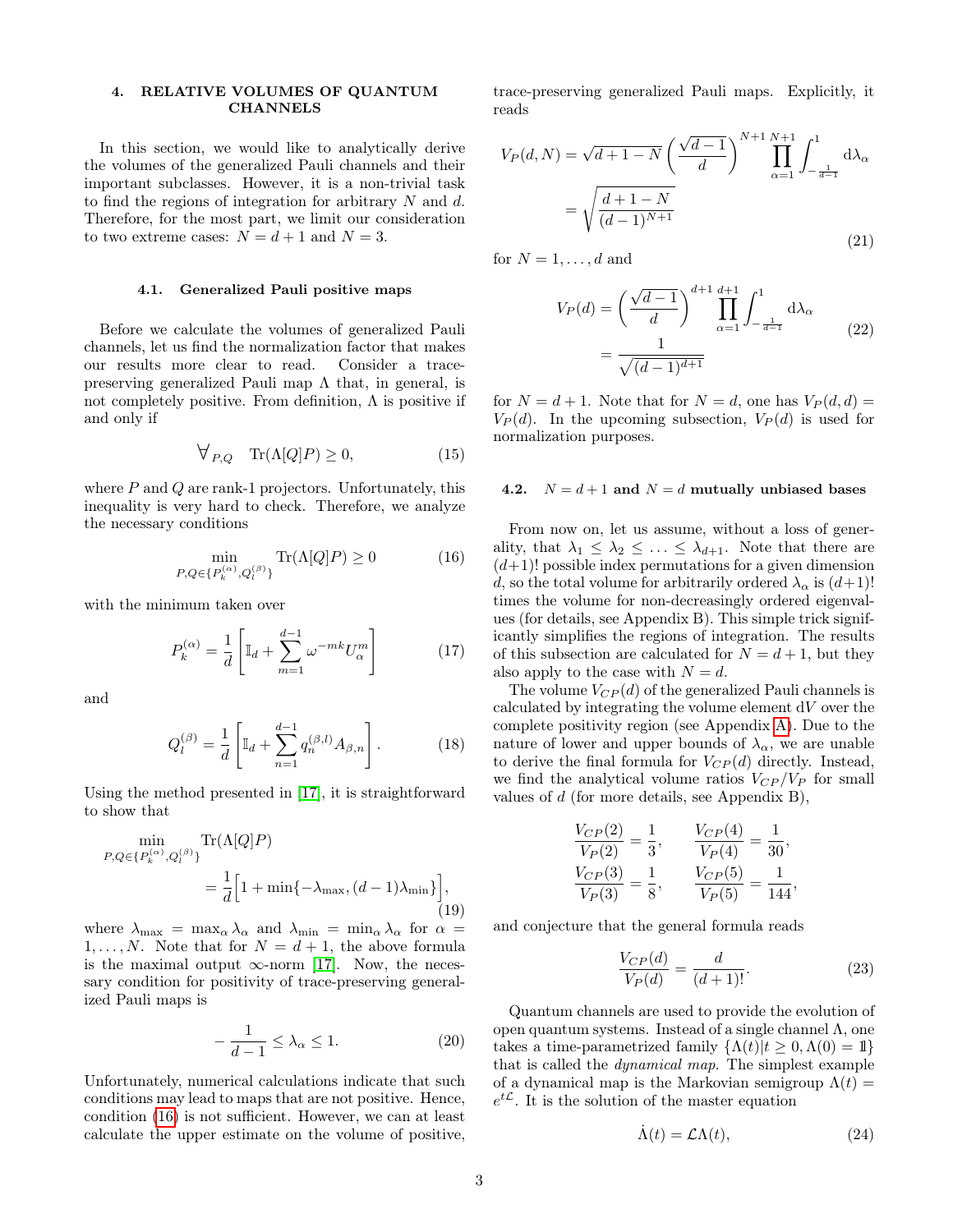where  $\mathcal L$  is the Gorini-Kossakowski-Sudarshan-Lindblad (GKSL) generator [\[18,](#page-5-9) [19\]](#page-5-10)

<span id="page-3-0"></span>
$$
\mathcal{L} = \sum_{\alpha=0}^{N} \gamma_{\alpha} (\Phi_{\alpha} - \mathbb{1}) \tag{25}
$$

with positive decoherence rates  $\gamma_{\alpha} \geq 0$ . If  $N = d+1$ , then  $\gamma_0 = 0$  [\[15\]](#page-5-5). One way of including non-Markovian effects is to introduce the time-local generator  $\mathcal{L}(t)$ , which is given via formula [\(25\)](#page-3-0) but with time-dependent  $\gamma_{\alpha}(t) \ngeq$ 0. Observe that the generalized Pauli channel Λ belongs to a family of generalized Pauli dynamical maps  $\Lambda(t)$ generated by  $\mathcal{L}(t)$  if and only if  $\Lambda = \Lambda(t_*)$  for a fixed  $t_* \geq 0$ . Equivalently, one has  $\lambda_\alpha \geq 0$ , which provides the integration region

$$
\begin{cases} \lambda_{k-1} \leq \lambda_k \leq \frac{1}{d+2-k} \left( 1 + d\lambda_1 - \sum_{\beta=1}^{k-1} \lambda_\beta \right), \\ k = 2, \dots, d+1, \end{cases}
$$
 (26)

when paired with the complete positivity condition from Appendix A. Let us call the channels with  $\lambda_{\alpha} \geq 0$  achievable with the time-local generators and denote their volume by  $V_G(d)$ . Again, we calculate the analytical volumes  $V_G(d)$  for small values of d,

$$
\frac{V_G(2)}{V_{CP}(2)} = \frac{3}{16}, \qquad \frac{V_G(4)}{V_{CP}(4)} = \frac{1215}{4096},
$$
  
\n
$$
\frac{V_G(3)}{V_{CP}(3)} = \frac{64}{243}, \qquad \frac{V_G(5)}{V_{CP}(5)} = \frac{24576}{78125},
$$

and conjecture that the general formula reads

<span id="page-3-1"></span>
$$
\frac{V_G(d)}{V_{CP}(d)} = \frac{d^2 - 1}{d^2} \left(\frac{d - 1}{d}\right)^d.
$$
 (27)

Surprisingly, this is the only relative volume we consider that does not go to zero with the increase of d. Indeed, if we take the limit  $d \to \infty$ , then eq. [\(27\)](#page-3-1) monotonically approaches e from below.

An interesting subclass of the generalized Pauli channels, with many applications in quantum communication and information processing, consists in the channels that are entanglement breaking (EB). A quantum channel Λ is entanglement breaking if and only if its Choi-Jamiołkowski state  $\rho_{\Lambda}$  is separable. If  $\lambda_{\alpha} \geq 0$ , then  $\sum_{\alpha=1}^{d+1} \lambda_{\alpha} \leq 1$  is the necessary and sufficient condition for breaking the entanglement [\[2\]](#page-4-1). Therefore, the generalized Pauli channel achievable with the time-local generators that are also EB corresponds to the region

$$
\begin{cases} \lambda_{k-1} \leq \lambda_k \leq \frac{1}{d+2-k} \left( 1 - \sum_{\beta=1}^{k-1} \lambda_{\beta} \right), \\ k = 2, \dots, d+1, \end{cases}
$$
 (28)  
  $0 \leq \lambda_1 \leq \frac{1}{d+1}.$ 

For small dimensions d, we find relatively simple analytical formulas for the volumes  $V_{EB}(d)$  of the entanglement breaking channels achievable with the time-local generators,

$$
\frac{V_{EB}(2)}{V_G(2)} = \frac{1}{3}, \qquad \frac{V_{EB}(4)}{V_G(4)} = \frac{1}{5},
$$
  

$$
\frac{V_{EB}(3)}{V_G(3)} = \frac{1}{4}, \qquad \frac{V_{EB}(5)}{V_G(5)} = \frac{1}{6},
$$

from which we conjecture that

$$
\frac{V_{EB}(d)}{V_G(d)} = \frac{1}{d+1}.
$$
\n(29)



<span id="page-3-2"></span>FIG. 1: A graphical representation of the volumes for selected classes of the generalized Pauli trace-preserving maps constructed from  $d$  or  $d+1$  mutually unbiased bases.

The results of this subsection are presented in Fig. [1.](#page-3-2) The curves have no physical meaning and are plotted only to show the behavior of the discretely-valued relative volumes. Note that the only function that does not monotonically decrease with the increase of the dimension  $d$  is  $V_G(d)/V_{CP}(d)$ , which approaches  $1/e$  for  $d \rightarrow \infty$ . This means that the bigger the Hilbert space, the more there are generalized Pauli channels with positive eigenvalues. For  $d = 2$ , the results coincide with [\[3\]](#page-4-2). Interestingly, for  $d > 2$ , the volume of positive, trace-preserving maps is no longer normalized.

# 4.3.  $N = 3$  mutually unbiased bases

Now, let us analyze the volumes of the generalized Pauli channels constructed from three mutually unbiased bases. This is another interesting choice, as one can construct three MUBs in any dimension. Once again, in order to simplify the integrals, we assume that  $\lambda_1 \leq \lambda_2 \leq \lambda_3$ . There are  $3! = 6$  possible index permutations for  $\lambda_{\alpha}$ ,  $\alpha = 1, 2, 3$ . However, due to  $N < d+1$ , we have one more eigenvalue,  $\lambda_4$ , and there are four possible ways that  $\lambda_4$  can be placed in the above sequence of inequalities. For each possible placement of  $\lambda_4$ , we derive the integration regions separately (see Appendix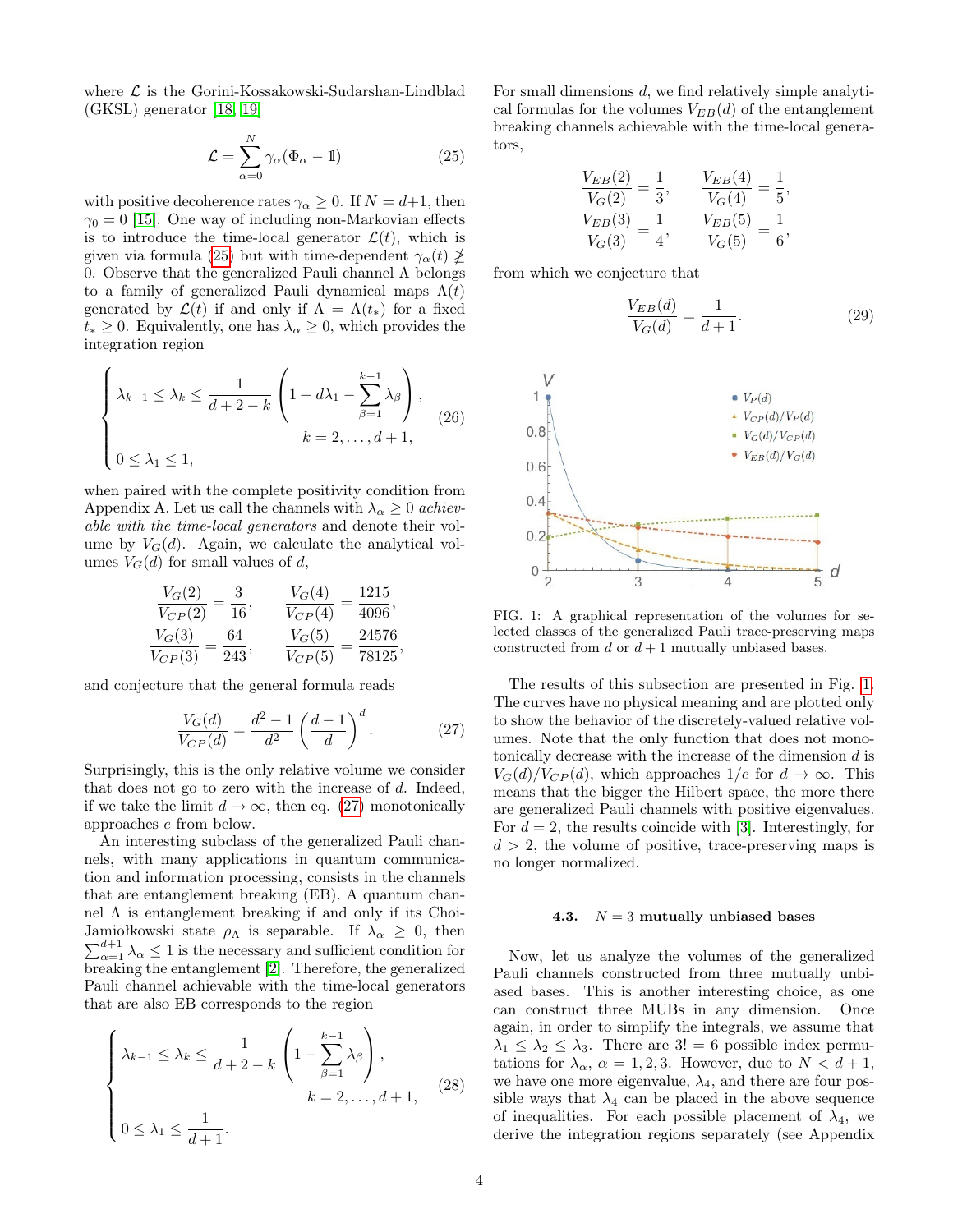[C\)](#page-6-0). Therefore, the final result is the sum of four integrals multiplied by six.

As the number of eigenvalues is set, we are able to directly derive the formulas for the relative volumes of the channels considered in the previous subsection. These are

$$
V_P(d) = \frac{\sqrt{d-2}}{(d-1)^2},
$$
  
\n
$$
\frac{V_{CP}(d)}{V_P(d)} = \frac{d}{24(d-2)},
$$
  
\n
$$
\frac{V_G(d)}{V_{CP}(d)} = \frac{(d^2-1)(d-1)^3}{d^5},
$$
  
\n
$$
\frac{V_{EB}(d)}{V_G(d)} = \frac{1}{d+1},
$$
\n(30)

where we used the notation  $V(d, 3) \equiv V(d)$  for the sake of simplicity. The only difference is that  $V_{EB}(d)$  is the volume of channels achievable with the time-local generator that satisfy condition [\[2\]](#page-4-1)

<span id="page-4-9"></span>
$$
\sum_{\alpha=1}^{N} \lambda_{\alpha} + (d+1-N)\lambda_{N+1} \le 1
$$
 (31)

for breaking the entanglement, which is necessary but may not be sufficient. Hence, for  $d = 3$ ,  $V_{EB}(d)$  gives just the upper bound for the volume of enranglement breaking channels with positive eigenvalues. Despite this fact,  $V_{EB}(d)/V_G(d)$  for  $N = 3$  is given by the same formula as in the case of  $N = d, d + 1$ , which could indicate that condition [\(31\)](#page-4-9) is sufficient, after all.



<span id="page-4-10"></span>FIG. 2: A graphical representation of the volumes for selected classes of the generalized Pauli trace-preserving maps constructed from three mutually unbiased bases.

In Fig. [2,](#page-4-10) we plot the relative volumes for small dimensions d. One can notice several similarities with Fig. [1.](#page-3-2) Again, all the functions decrease monotonically with the increase of the dimension d, except for  $V_G(d)/V_{CP}(d)$ , which this time approaches identity for  $d \to \infty$ . For  $d = 3$ , the results agree with the calculations for the maximal number of MUBs from the previous subsection.

## 5. CONCLUSIONS

In this paper, we establish the geometry of the generalized Pauli channels constructed from N mutually unbiased bases, where N ranges up to  $d+1$ . Using the Choi-Jamiołkowski isomorphism between quantum channels and quantum states, we find the Hilbert-Schmidt line and volume elements in the state space. In more details, we consider two special examples:  $N = d+1$  and  $N = 3$ . In both cases, we express the integration regions for the channels, channels achievable with the time-local generators and their entanglement breaking subclass in a way that allows us to calculate the volume integrals analytically. Finally, we obtain the relative channel volumes as functions of the dimension d. Some interesting behavior can be observed, like the percentage of channels with positive eigenvalues approaching a constant, non-zero value with the increase of d. Our results can be interpreted as the probability that a randomly selected generalized Pauli channel has the desired properties.

One of the open problems is the characterization of the integration regions for the generalized Pauli channels constructed from any number of mutually unbiased bases. It would be interesting to obtain the channel volumes with both d and N-dependence, even for  $\lambda_{N+1} = 0$ . Tighter conditions for the positive maps and entanglement breaking channels would make it possible to find the exact volumes instead of their upper bounds. Another task is to compare our results with the volumes calculated using other metrics, like the Fisher-Rao metric [\[20\]](#page-5-11).

### Acknowledgements

This paper was supported by the Polish National Science Centre project No. 2018/31/N/ST2/00250.

- <span id="page-4-0"></span>[1] W. K. Wootters and B. D. Fields, Ann. Phys. 191, 363 (1989).
- <span id="page-4-1"></span>[2] M. Nathanson and M. B. Ruskai, J. Phys. A: Math. Theor. 40, 8171 (2007).
- <span id="page-4-2"></span>[3] K. Siudzińska, Phys. Rev. A 100, 062331 (2019).
- <span id="page-4-3"></span>[4] M.-D. Choi, Linear Algebra Appl. 10, 285–290 (1975).
- <span id="page-4-4"></span>[5] A. Jamiołkowski, Rep. Math. Phys. 3, 275–278 (1972).
- <span id="page-4-5"></span>[6] G. Narang and Arvind, Phys. Rev. A 75, 032305 (2007).
- <span id="page-4-6"></span>[7] E. Jung, M.-R. Hwang, Y. H. Ju, D. K. Park, H. Kim, M.-S. Kim, and J.-W. Son, J. Phys. A: Math. and Theor. 41, 045306 (2008).
- <span id="page-4-7"></span>[8] A. Lovas and A. Andai, Rev. Math. Phys. 30, 1850019 (2018).
- <span id="page-4-8"></span>[9] S. J. Szarek, E. Werner, and K. Życzkowski, J. Math.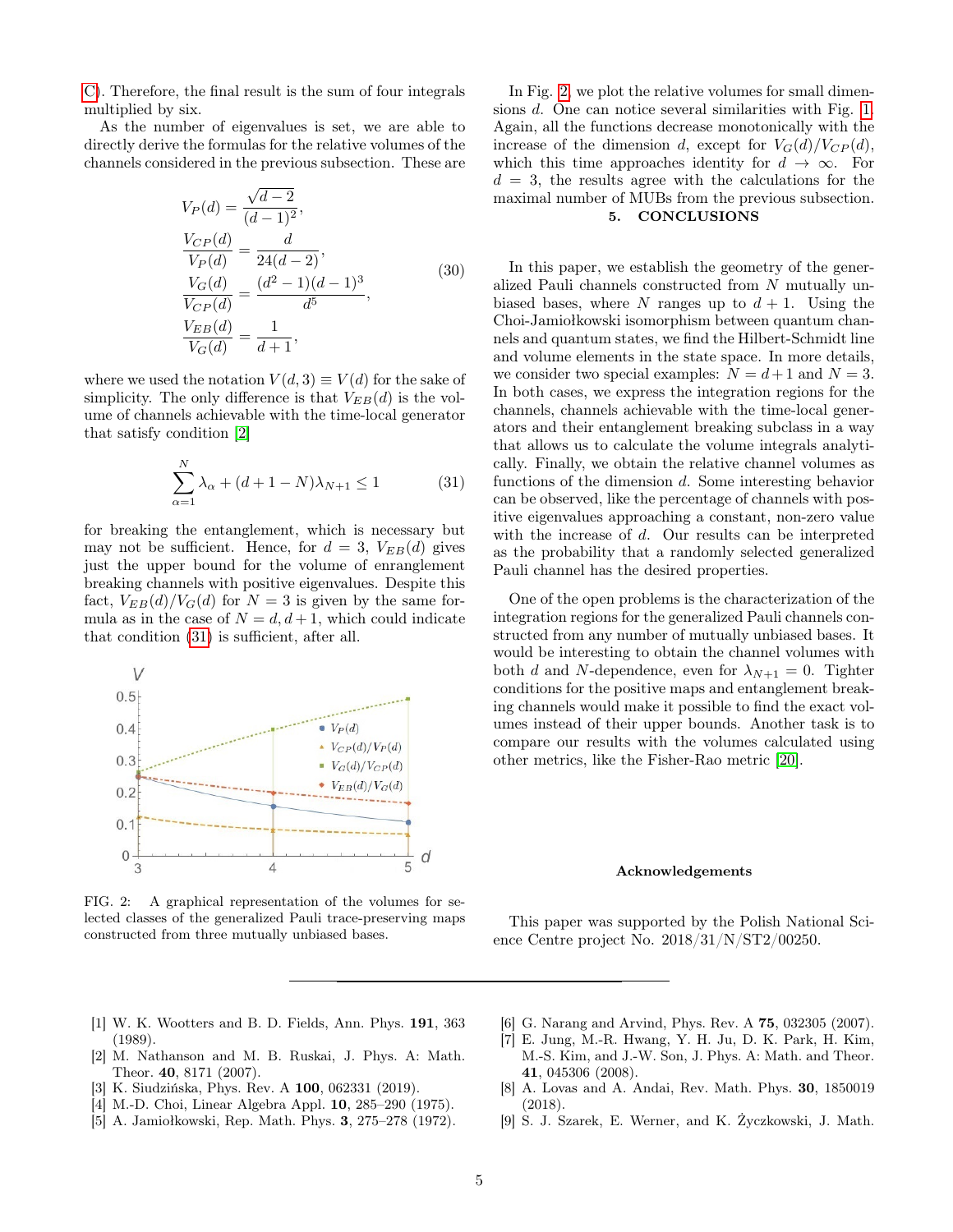Phys. 49, 032113 (2008).

- <span id="page-5-0"></span>[10] K. Siudzińska, K. Luoma, and W. T. Strunz, Phys. Rev. A 100, 062308 (2019).
- <span id="page-5-1"></span>[11] A. Monras and F. Illuminati, Phys. Rev. A 81, 062326 (2010).
- <span id="page-5-2"></span>[12] M. Grassl, in: Proc. ERATO Conf. Quantum Information Science, Tokyo 60–61 (2004).
- <span id="page-5-3"></span>[13] S. Bandyopadhyay, P. Boykin, V. Roychowdhury, and F. Vatan, Algorithmica 34, 512 (2002).
- <span id="page-5-4"></span>[14] A. Klappenecker and M. Rötteler, Constructions of Mutually Unbiased Bases, in Proceedings of the 7th International Conference on Finite Fields, vol. Fq7, 137–144,

Springer LNCS, Toulouse, France 2004.

- <span id="page-5-5"></span>[15] D. Chruściński and K. Siudzińska, Phys. Rev. A 94, 022118 (2016).
- <span id="page-5-6"></span>[16] H.-J. Sommers and K. Życzkowski, J. Phys. A: Math. Gen. 36, 10115–10130 (2003).
- <span id="page-5-7"></span>[17] K. Siudzińska, Phys. Rev. A 99, 012340 (2019).
- <span id="page-5-9"></span>[18] V. Gorini, A. Kossakowski, and E. Sudarshan, J. Math. Phys. 17, 821 (1976).
- <span id="page-5-10"></span>[19] G. Lindblad, Comm. Math. Phys. 48, 119 (1976).
- <span id="page-5-11"></span>[20] R. A. Fisher, Proc. Camb. Phil. Soc. 22, 700 (1925).
- <span id="page-5-12"></span>[21] A. Fujiwara and P. Algoet, Phys. Rev. A 59, 3290 (1999).

# <span id="page-5-8"></span>Appendix A: Regions of integration for  $N = d + 1$

The complete positivity region for trace-preserving generalized Pauli maps is obtained from the generalized Fujiwara-Algoet condition

−

$$
-\frac{1}{d-1} \le \sum_{\alpha=1}^{d+1} \lambda_{\alpha} \le 1 + d \min_{\alpha} \lambda_{\alpha}.
$$
 (A1)

For non-decreasingly ordered channel eigenvalues, this region consists in  $\lambda_{\alpha}$  that satisfy one of the following systems of inequalities:

$$
\begin{cases}\n-\frac{1}{d-1} - \sum_{\beta=1}^{d} \lambda_{\beta} \le \lambda_{d+1} \le 1 + d\lambda_1 - \sum_{\beta=1}^{d} \lambda_{\beta}, \\
\lambda_{k-1} \le \lambda_k \le -\frac{1}{d+2-k} \left(\frac{1}{d-1} + \sum_{\beta=1}^{k-1} \lambda_{\beta}\right) \quad \forall_{2 \le k \le d}, \\
-\frac{1}{d-1} \le \lambda_1 \le -\frac{1}{d^2-1},\n\end{cases} (A2)
$$

or

$$
\begin{cases}\n\lambda_d \leq \lambda_{d+1} \leq 1 + d\lambda_1 - \sum_{\beta=1}^d \lambda_\beta, \\
\lambda_{k-1} \leq \lambda_k \leq \frac{1}{d+2-k} \left(1 + d\lambda_1 - \sum_{\beta=1}^{k-1} \lambda_\beta\right) & \forall_{k>M}, \\
-\frac{1}{d+2-M} \left(\frac{1}{d-1} + \sum_{\beta=1}^{M-1} \lambda_\beta\right) \leq \lambda_M \leq \frac{1}{d+2-M} \left(1 + d\lambda_1 - \sum_{\beta=1}^{M-1} \lambda_\beta\right), \\
\lambda_{k-1} \leq \lambda_k \leq -\frac{1}{d+2-k} \left(\frac{1}{d-1} + \sum_{\beta=1}^{k-1} \lambda_\beta\right) & \forall_{k\n(A3)
$$

for a fixed M such that  $2 \leq M \leq d$ , or

$$
\begin{cases} \lambda_{k-1} \leq \lambda_k \leq \frac{1}{d+2-k} \left( 1 + d\lambda_1 - \sum_{\beta=1}^{k-1} \lambda_\beta \right) & \forall_{2 \leq k \leq d+1}, \\ -\frac{1}{d^2-1} \leq \lambda_1 \leq 1. \end{cases}
$$
(A4)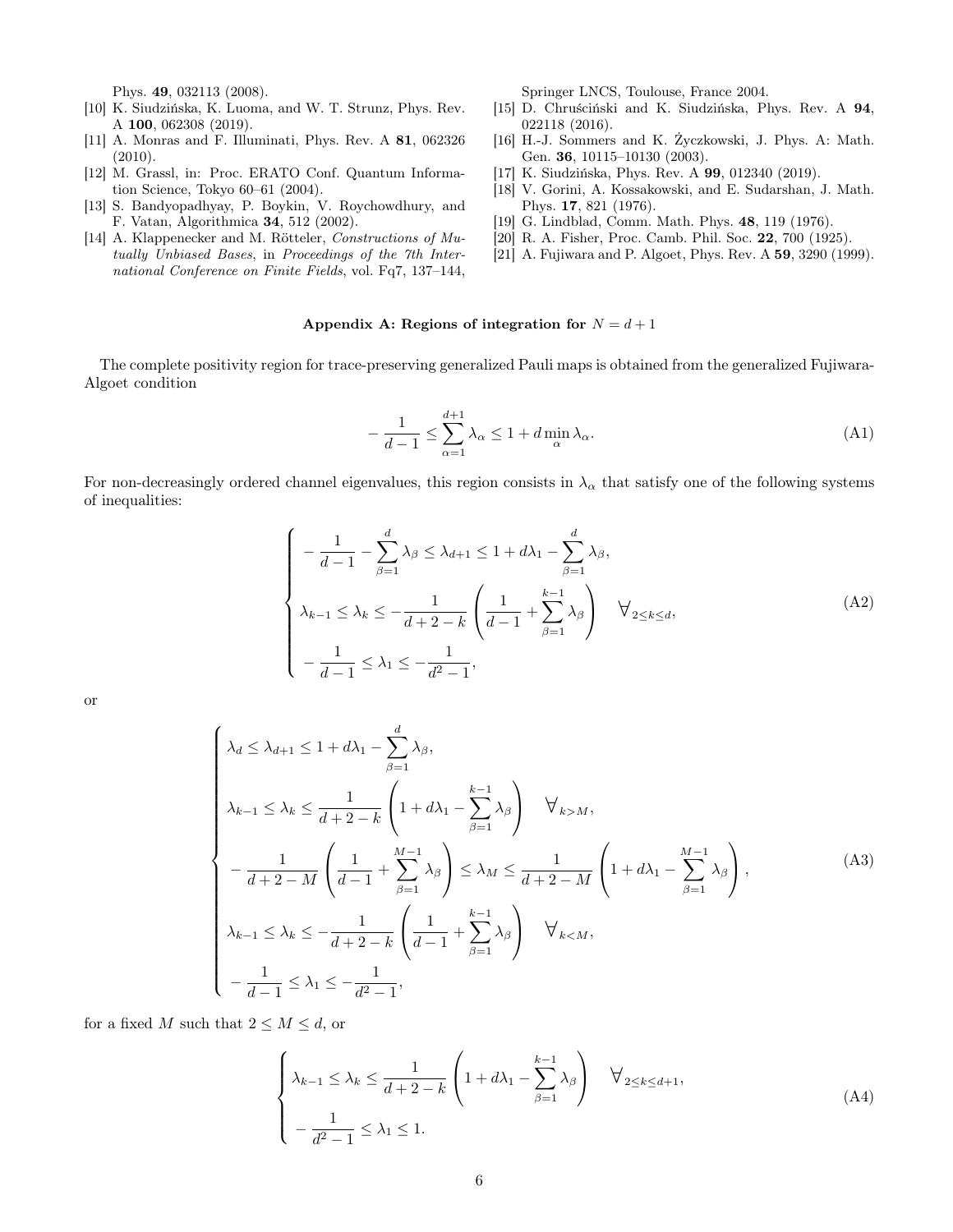### Appendix B: Analytical integration of the volume

Let us observe how the analytical volume integrals are calculated by analyzing the example of the Pauli channels, which correspond to the choice  $d = 2$  and  $N = d + 1$ . Their volume is obtained by integrating the volume element  $dV$  from eq. [\(14\)](#page-1-1) over the complete positivity region  $\mathcal{CP}(2)$ ,

$$
V_{CP}(2) = \int_{\mathcal{CP}(2)} \mathrm{d}V = \frac{1}{8} \int_{\mathcal{CP}(2)} \mathrm{d}\lambda_1 \mathrm{d}\lambda_2 \mathrm{d}\lambda_3. \tag{B1}
$$

Now, assume that the eigenvalues are non-decreasingly ordered, so that  $\lambda_1 \leq \lambda_2 \leq \lambda_3$ . According to Appendix A, the region of integration  $\mathcal{CP}^{\mathcal{V}}(2)$  for ordered  $\lambda_{\alpha}$ 's is provided by the following systems of inequalities,

$$
\begin{cases}\n-1 - \lambda_1 - \lambda_2 \le \lambda_3 \le 1 + \lambda_1 - \lambda_2, \\
\lambda_1 \le \lambda_2 \le -\frac{1}{2}(1 + \lambda_1), \\
-1 \le \lambda_1 \le -\frac{1}{3},\n\end{cases}\n\begin{cases}\n\lambda_2 \le \lambda_3 \le 1 + \lambda_1 - \lambda_2, \\
-\frac{1}{2}(1 + \lambda_1) \le \lambda_2 \le \frac{1}{2}(1 + \lambda_1), \\
-1 \le \lambda_1 \le -\frac{1}{3},\n\end{cases}\n\begin{cases}\n\lambda_2 \le \lambda_3 \le 1 + \lambda_1 - \lambda_2, \\
\lambda_1 \le \lambda_2 \le \frac{1}{2}(1 + \lambda_1), \\
-\frac{1}{3} \le \lambda_1 \le 1.\n\end{cases}
$$
\n(B2)

Therefore, the corresponding volume reads

$$
V'_{CP}(2) = \int_{CP'(2)} dV = \frac{1}{8} \left( \int_{-1}^{-\frac{1}{3}} d\lambda_1 \int_{\lambda_1}^{-\frac{1}{2}(1+\lambda_1)} d\lambda_2 \int_{-1-\lambda_1-\lambda_2}^{1+\lambda_1-\lambda_2} d\lambda_3 + \int_{-1}^{-\frac{1}{3}} d\lambda_1 \int_{-\frac{1}{2}(1+\lambda_1)}^{\frac{1}{2}(1+\lambda_1)} d\lambda_2 \int_{\lambda_2}^{1+\lambda_1-\lambda_2} d\lambda_3 + \int_{-\frac{1}{3}}^{-1} d\lambda_1 \int_{-\frac{1}{3}}^{\frac{1}{2}(1+\lambda_1)} d\lambda_2 \int_{\lambda_1}^{1+\lambda_1-\lambda_2} d\lambda_3 \right)
$$
(B3)

where the more detailed calculations are omitted due to the integrals being elementary. To obtain the total volume of the Pauli channels  $V_{CP}(2)$ , we make another observation. Both the volume element dV and the Fujiwara-Algoet conditions [\[21\]](#page-5-12)

$$
-1 \le \lambda_1 + \lambda_2 + \lambda_3 \le 1 + 2 \min_{\alpha} \lambda_{\alpha} \tag{B4}
$$

are symmetric with respect to index permutations. Therefore, by permuting the indices in the ordering  $\lambda_1 \leq \lambda_2 \leq \lambda_3$ , we can cover all the possible orders that constitute to the general case of non-ordered  $\lambda_{\alpha}$ 's. There are a total of six possible ways to order the channel eigenvalues, and hence we finally get

$$
V_{CP}(2) = 6V'_{CP}(2) = \frac{1}{3}.
$$
\n(B5)

Analogical calculations are performed to derive all the other volumes presented in this paper. For higher dimensions d, the volume  $V'_{CP}(d) = \int_{\mathcal{CP}'(d)} dV$  for non-decreasingly ordered eigenvalues is a sum of  $d+1$  polynomial integrals. The region of integration  $\mathcal{CP}'(d)$  is again given in Appendix A. Now, there are  $(d+1)!$  possible index permutations for ordered  $\lambda_{\alpha}$ , so the total volume  $V_{CP}(d) = (d+1)! V_{CP}'(d)$ . The difficulty in obtaining the general formula for  $V_{CP}(d)$ lies not in the complexity of integrals but in the fact that this formula is a sum of  $d+1$ -tuple integrals whose limits depend on d. However, for fixed d, the derivations, even if lengthy, are straightforward.

# <span id="page-6-0"></span>Appendix C: Regions of integration for  $N = 3$

For trace-preserving generalized Pauli maps constructed from three mutually unbiased bases, the complete positivity region is determined by the generalized Fujiwara-Algoet condition

<span id="page-6-1"></span>
$$
-\frac{1}{d-1} \le \lambda_1 + \lambda_2 + \lambda_3 + (d-2)\lambda_4 \le 1 + d\min\{\lambda_1, \lambda_2, \lambda_3, \lambda_4\}.
$$
 (C1)

We assume that  $\lambda_1 \leq \lambda_2 \leq \lambda_3$  and

$$
\{\lambda_1, \lambda_2, \lambda_3, \lambda_4\} = \{\lambda_{\min}, \lambda_{\text{mid1}}, \lambda_{\text{mid2}}, \lambda_{\max}\},\tag{C2}
$$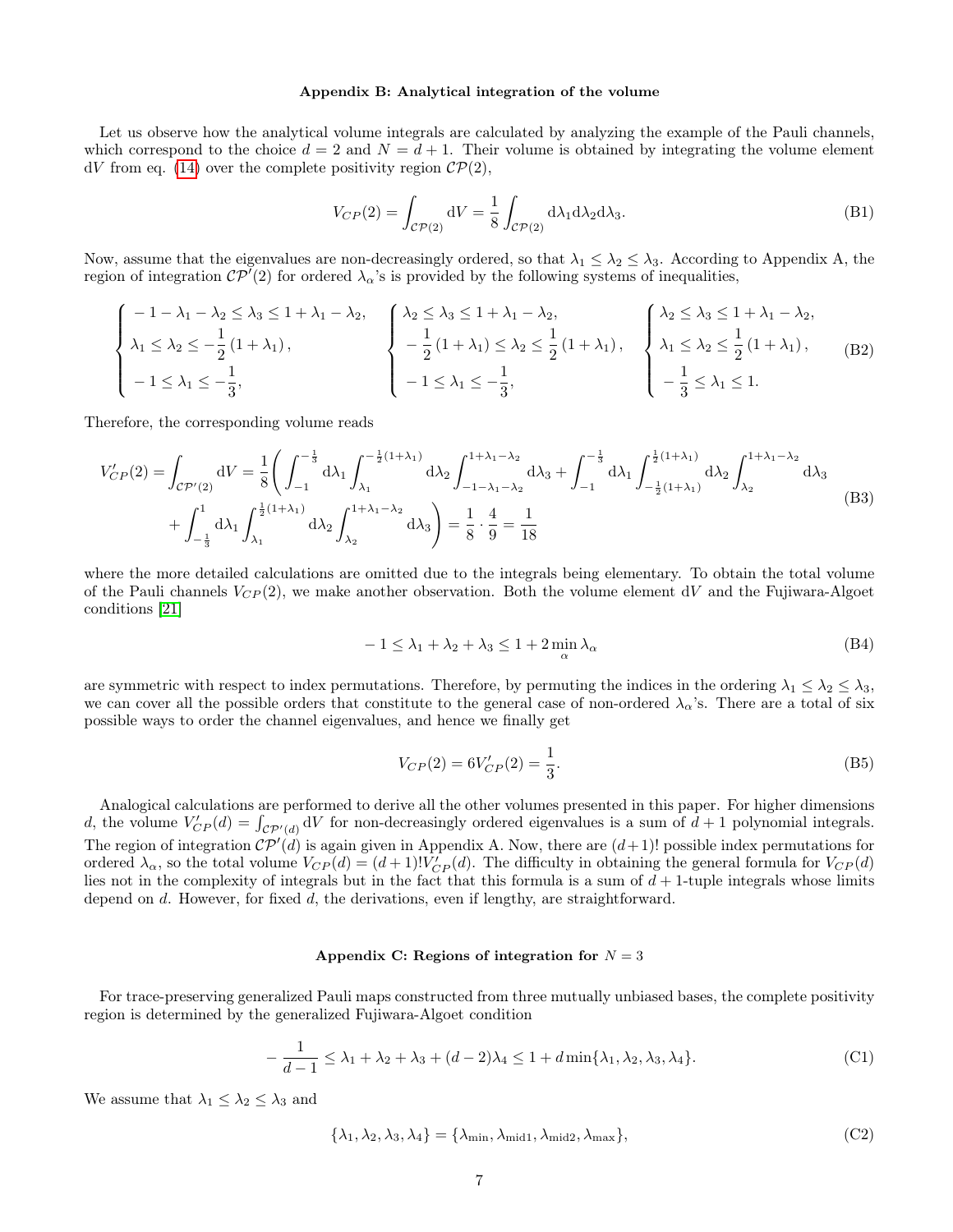where  $\lambda_{\min} \leq \lambda_{\text{mid1}} \leq \lambda_{\max}$ . Now, inequality [\(C1\)](#page-6-1) holds if and only if the eigenvalues  $\lambda_{\alpha}$  satisfy one of the following systems of inequalities:

$$
\begin{cases}\n\lambda_{\text{mid2}} \leq \lambda_{\text{max}} \leq \frac{1}{1 + (d-3)\delta_{\text{max},4}} \Big[ 1 + (d-1)\lambda_{\text{min}} - \lambda_{\text{mid1}} - \lambda_{\text{mid2}} - (d-3)(\delta_{\text{mid1},4} + \delta_{\text{mid2},4})\lambda_4 \Big], \\
\lambda_{\text{mid1}} \leq \lambda_{\text{mid2}} \leq \frac{1 + (d-1)\lambda_{\text{min}} - \lambda_{\text{mid1}} - (d-3)(\delta_{\text{mid1},4} + \delta_{\text{min},4})\lambda_4}{d-1 - (d-3)(\delta_{\text{mid1},4} + \delta_{\text{min},4})}, \\
\lambda_{\text{min}} \leq \lambda_{\text{mid1}} \leq \frac{1 + (d-1)\lambda_{\text{min}} - (d-3)\delta_{\text{min},4}\lambda_4}{d - (d-3)\delta_{\text{min},4}},\n\end{cases} \tag{C3}
$$

or

$$
\begin{cases}\n-\frac{1}{1 + (d - 3)\delta_{\max,4}} \Big[ \frac{1}{d - 1} + \lambda_{\min} + \lambda_{\text{mid1}} + \lambda_{\text{mid2}} + (d - 3)(1 - \delta_{\max,4})\lambda_4 \Big] \le \lambda_{\max} \\
\le \frac{1}{1 + (d - 3)\delta_{\max,4}} \Big[ 1 + (d - 1)\lambda_{\min} - \lambda_{\text{mid1}} - \lambda_{\text{mid2}} - (d - 3)(\delta_{\text{mid1},4} + \delta_{\text{mid2},4})\lambda_4 \Big], \\
\lambda_{\text{mid1}} \le \lambda_{\text{mid2}} \le -\frac{\frac{1}{d - 1} + \lambda_{\min} + \lambda_{\text{mid1}} + (d - 3)(\delta_{\text{mid1},4} + \delta_{\text{min},4})\lambda_4}{d - 1 - (d - 3)(\delta_{\text{mid1},4} + \delta_{\text{min},4})},\n\end{cases} (C4)
$$
\n
$$
\lambda_{\min} \le \lambda_{\text{mid1}} \le -\frac{\frac{1}{d - 1} + \lambda_{\min} + (d - 3)\delta_{\min,4}\lambda_4}{d - (d - 3)\delta_{\min,4}},
$$

,

or

$$
\begin{cases}\n\lambda_{\text{mid2}} \leq \lambda_{\text{max}} \leq \frac{1}{1 + (d - 3)\delta_{\text{max},4}} \Big[ 1 + (d - 1)\lambda_{\text{min}} - \lambda_{\text{mid1}} - \lambda_{\text{mid2}} - (d - 3)(\delta_{\text{mid1,4}} + \delta_{\text{mid2,4}})\lambda_4 \Big], \\
-\frac{\frac{1}{d - 1} + \lambda_{\text{min}} + \lambda_{\text{mid1}} + (d - 3)(\delta_{\text{mid1,4}} + \delta_{\text{min,4}})\lambda_4}{d - 1 - (d - 3)(\delta_{\text{mid1,4}} + \delta_{\text{min,4}})} \leq \lambda_{\text{mid2}} \leq \frac{1 + (d - 1)\lambda_{\text{min}} - \lambda_{\text{mid1}} - (d - 3)(\delta_{\text{mid1,4}} + \delta_{\text{min,4}})\lambda_4}{d - 1 - (d - 3)(\delta_{\text{mid1,4}} + \delta_{\text{min,4}})} \\
\lambda_{\text{min}} \leq \lambda_{\text{mid1}} \leq -\frac{\frac{1}{d - 1} + \lambda_{\text{min}} + (d - 3)\delta_{\text{min,4}}}{d - (d - 3)\delta_{\text{min,4}}},\n\end{cases} (C5)
$$

or

$$
\begin{cases}\n\lambda_{\text{mid2}} \leq \lambda_{\text{max}} \leq \frac{1}{1 + (d - 3)\delta_{\text{max},4}} \Big[ 1 + (d - 1)\lambda_{\text{min}} - \lambda_{\text{mid1}} - \lambda_{\text{mid2}} - (d - 3)(\delta_{\text{mid1},4} + \delta_{\text{mid2},4})\lambda_4 \Big], \\
\lambda_{\text{mid1}} \leq \lambda_{\text{mid2}} \leq \frac{1 + (d - 1)\lambda_{\text{min}} - \lambda_{\text{mid1}} - (d - 3)(\delta_{\text{mid1},4} + \delta_{\text{min},4})\lambda_4}{d - 1 - (d - 3)(\delta_{\text{mid1},4} + \delta_{\text{min},4})}, \\
-\frac{\frac{1}{d - 1} + \lambda_{\text{min}} + (d - 3)\delta_{\text{min},4}\lambda_4}{d - (d - 3)\delta_{\text{min},4}} \leq \lambda_{\text{mid1}} \leq \frac{1 + (d - 1)\lambda_{\text{min}} - (d - 3)\delta_{\text{min},4}\lambda_4}{d - (d - 3)\delta_{\text{min},4}},\n\end{cases} (C6)
$$

By  $\delta_{\alpha,k}$ , we understand the Kronecker delta, where  $\alpha = 1, 2, 3, 4$  and  $k = \min, \min1, \min2, \max$ . For example,  $\delta_{\min,1}$ does not vanish if and only if  $\lambda_1 = \lambda_{\min}$ . Now, if one has  $\lambda_\alpha \geq 0$ , then the region of integration for the channels achievable with the time-local generators is determined by

$$
\begin{cases} \lambda_{\text{mid2}} \leq \lambda_{\text{max}} \leq \frac{1}{1 + (d-3)\delta_{\text{max},4}} \Big[ 1 + (d-1)\lambda_{\text{min}} - \lambda_{\text{mid1}} - \lambda_{\text{mid2}} - (d-3)(\delta_{\text{mid1},4} + \delta_{\text{mid2},4})\lambda_4 \Big], \\ \lambda_{\text{mid1}} \leq \lambda_{\text{mid2}} \leq \frac{1 + (d-1)\lambda_{\text{min}} - \lambda_{\text{mid1}} - (d-3)(\delta_{\text{mid1},4} + \delta_{\text{min},4})\lambda_4}{d-1 - (d-3)(\delta_{\text{mid1},4} + \delta_{\text{min},4})}, \\ \lambda_{\text{min}} \leq \lambda_{\text{mid1}} \leq \frac{1 + (d-1)\lambda_{\text{min}} - (d-3)\delta_{\text{min},4}\lambda_4}{d - (d-3)\delta_{\text{min},4}}, \end{cases} \tag{C7}
$$